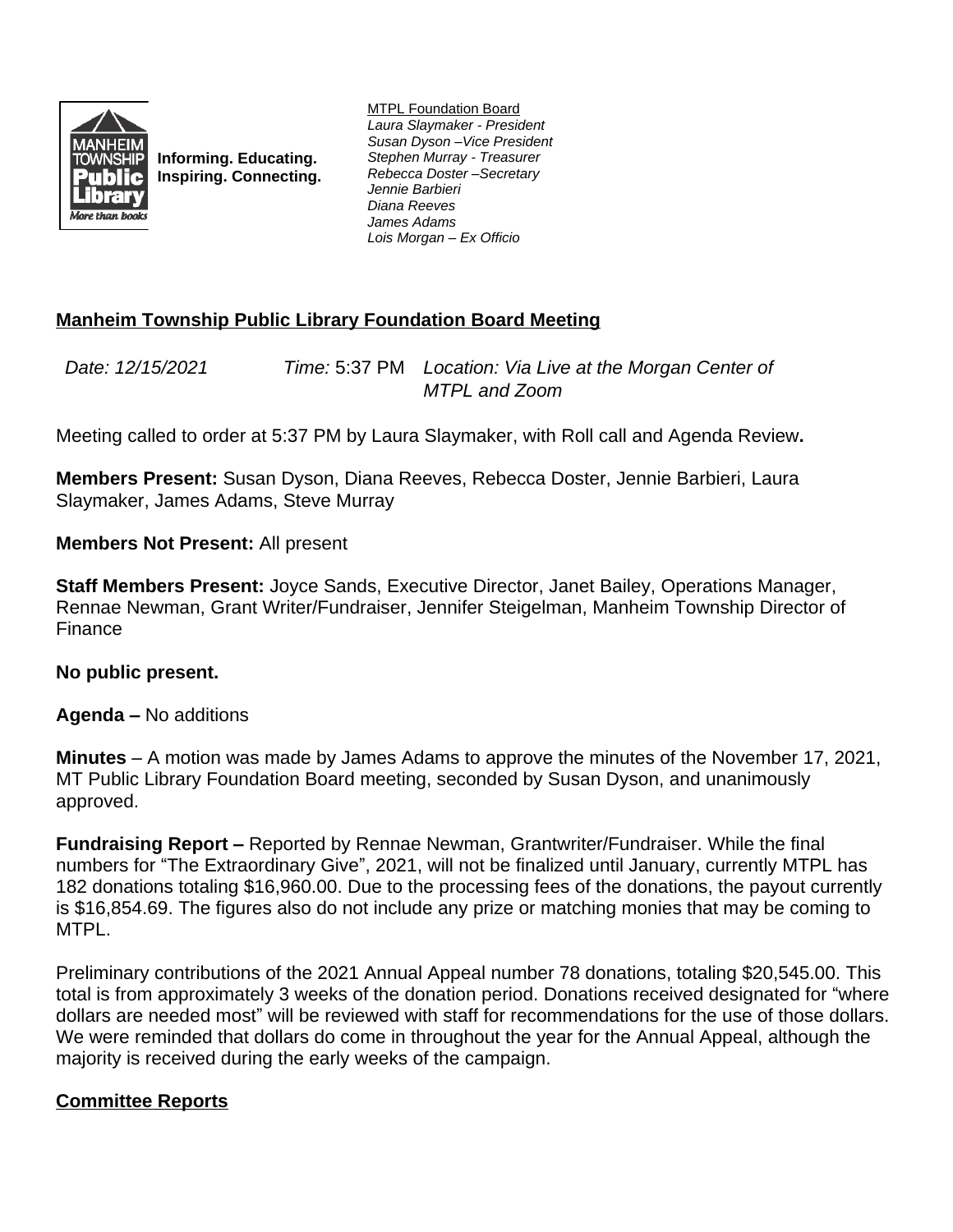**Finance Committee Report –** The committee reports \$60K + in the MTPL Escrow account. There will be no transfer to Manheim Township from this account at this time. A motion was made by Steve Murray, seconded by Rebecca Doster to transfer Twenty-five thousand dollars from the MTPL checking account to Manheim Township. The motion was unanimously approved. It was noted that the dollars from "Extraordinary Give" have not yet been deposited.

A Thirty-thousand dollar donation from a donor in 2020, and a Ten-thousand dollar donation from 2021, will be transferred to the MTPL Endowment Fund. A memo will be prepared and signed by the MTPL Foundation Board President, the MTPL Foundation BoardTreasurer, and the Manheim Township Manager/Secretary, and presented to the donor for signature approving the transfer of these donations to the Endowment Fund.

Janet Bailey, Operations Manager, reported the completion of the 2020 Audit of The Manheim Township Public Library Foundation.

**Facilities Report –** Recently water and some mold were discovered on the perimeter of exterior basement wall. Janet Bailey, Operations Manager, acted quickly to minimize any damage. The MT Public Works department assessed the situation and took preliminary steps of mitigation, i.e. movement of items from walls. Further action is planned to include elevating items off the floors onto pallets. The Public Works department will arrange to retest for air quality changes. The outcome of the air quality tests will determine further mitigation/repair.

At this time, the MTPL Foundation Board expressed thanks and gratitude to Janet Bailey, who will be retiring as Operations Manager the end of 2021. She served the library, staff and all patrons in an exemplary fashion over many years. We wish her a well-deserved and happy retirement.

**Personnel Report – no report** 

**Nominating Report –** no report

## **Executive Director's Report** – Joyce Sands, Executive Director

The State will be distributing American Recovery Plan Act funds to the Library System of Lancaster County, totaling about \$145K. The current plan must be submitted to and approved by the State. A portion of the funds will be used to purchase OverDrive titles and the remainder is to be distributed to county libraries to build their collections, with a focus on underserved populations. Updates will be made once the plan is approved.

The former Adult Services Manager, Karyn Beltle, has been appointed Youth Services Manager. Recruitment is underway to fill the now vacant Adult Services Manager position.

New Passport Agent Elaine Holehan's first day was 11/15/2021. She has completed passport training and began serving as Passport Agent on 11/15/2021. With her addition to staff, the appointment hours have been expanded to include weekday mornings.

Virginia Border began serving as Administrative Assistant on 11/29, receiving training from both Janet Bailey, Operations Manager and personnel from the MT Finance Department.

**Old Business** – No report.